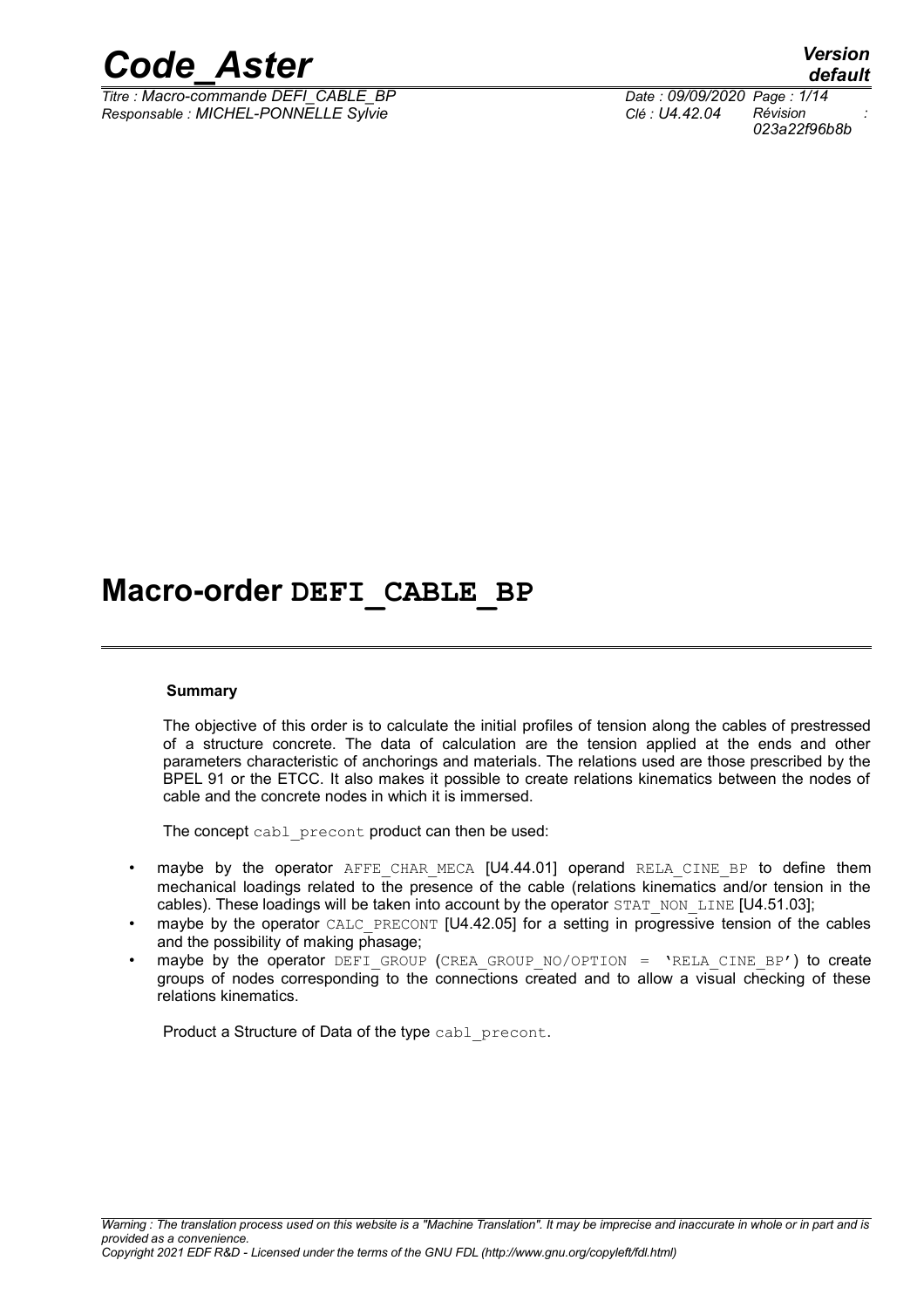*Titre : Macro-commande DEFI\_CABLE\_BP Date : 09/09/2020 Page : 2/14 Responsable : MICHEL-PONNELLE Sylvie Clé : U4.42.04 Révision :*

*default 023a22f96b8b*

## **1 Syntax**

| MODEL                                                                                                                              | $=$ model,                                                               | [model]           |
|------------------------------------------------------------------------------------------------------------------------------------|--------------------------------------------------------------------------|-------------------|
| CHAM MATER = chmat,                                                                                                                |                                                                          | [cham mater]      |
| $CARA$ ELEM $=$ caelem,                                                                                                            |                                                                          | [cara elem]       |
|                                                                                                                                    | GROUP MA BETON $=$ grmabe,                                               | [gr maille]       |
|                                                                                                                                    |                                                                          |                   |
|                                                                                                                                    | TYPE ANCRAGE $=$ / 'ACTIVE',                                             |                   |
|                                                                                                                                    | / 'PASSIVE',                                                             |                   |
| MEMBER $=$ / 'YES'                                                                                                                 |                                                                          | [DEFECT]          |
|                                                                                                                                    | $/$ 'Not'                                                                |                   |
| $\begin{tabular}{lllll} TENSION\_INIT & = & f0, \end{tabular}$                                                                     |                                                                          | $\lceil R \rceil$ |
| $RECUL$ ANCRAGE = delta,                                                                                                           |                                                                          | [R]               |
| # So ADHERENT = 'NOT'                                                                                                              |                                                                          |                   |
|                                                                                                                                    |                                                                          | [DEFECT]          |
|                                                                                                                                    | ◆ /DEFI_CABLE = $\frac{F}{F}$ (<br>→ /GROUP_MA = grmaca,                 | [gr maille]       |
|                                                                                                                                    | GROUP NO ANCRAGE = $1$ gnoa,                                             | [1 gr_noeud]      |
|                                                                                                                                    |                                                                          |                   |
| # End MEMBER = 'NOT'                                                                                                               |                                                                          |                   |
| # So ADHERENT = 'YES'                                                                                                              |                                                                          |                   |
|                                                                                                                                    |                                                                          |                   |
|                                                                                                                                    | $\Diamond$ TYPE RELAX = / 'WITHOUT',                                     | [DEFECT]          |
|                                                                                                                                    | / 'BPEL',                                                                |                   |
|                                                                                                                                    | / 'ETCC DIRECT',                                                         |                   |
|                                                                                                                                    | / 'ETCC REPRISE',                                                        |                   |
| ♦                                                                                                                                  |                                                                          |                   |
| $\begin{array}{cccc} /\texttt{DEFI\_CABLE} & = & - \texttt{F} & ( \\ \lozenge & / \texttt{GROUP\_MA} & = & \texttt{g} \end{array}$ |                                                                          | [DEFECT]          |
|                                                                                                                                    | $=$ grmaca,                                                              | [gr maille]       |
|                                                                                                                                    | GROUP NO ANCRAGE = $1$ gnoa,                                             | [1 gr noeud]      |
|                                                                                                                                    | / TABL CABLE $=$ table,                                                  | $[table * ]$      |
|                                                                                                                                    |                                                                          |                   |
| ♦<br>/MODI CABLE RUPT =                                                                                                            | $\mathbb{F}$                                                             |                   |
| GROUP_MA                                                                                                                           | $=$ qrmaca,                                                              | [gr maille]       |
|                                                                                                                                    | GROUP NO ANCRAGE = $1$ gnoa,                                             | [1 gr noeud]      |
| TENSION                                                                                                                            | table,<br>$=$                                                            |                   |
|                                                                                                                                    | $\mathcal{C}$                                                            |                   |
| # If TYPE_RELAX = 'ETCC_REPRISE'                                                                                                   |                                                                          |                   |
| $/MODI_CABLE_ETCC = F$ (<br>♦                                                                                                      |                                                                          |                   |
| $\begin{array}{lllllll} \texttt{GROUP\_MA} \end{array}$                                                                            | $=$ grmaca,                                                              | [gr maille]       |
|                                                                                                                                    |                                                                          | [1 gr noeud]      |
|                                                                                                                                    | GROUP_NO_ANCRAGE = 1_gnoa,                                               |                   |
|                                                                                                                                    | TENSION $=\overline{t}$ able                                             | $[table *]$       |
|                                                                                                                                    | $\begin{array}{rcl} \mathtt{NBH\_RELAX} & = & \mathtt{nbh,} \end{array}$ | $[R]$             |
| # End TYPE_RELAX = 'ETCC_REPRISE'                                                                                                  | $\left( \right)$                                                         |                   |
|                                                                                                                                    |                                                                          |                   |
|                                                                                                                                    | # If TYPE_RELAX = ' ETCC_DIRECT '                                        |                   |
| $\bullet \quad \text{NBH\_RELAX} \quad = \quad \text{nbh,}$                                                                        |                                                                          | [R]               |
| # End TYPE_RELAX = 'ETCC_DIRECT'                                                                                                   |                                                                          |                   |
| # If TYPE RELAX = 'BPEL'                                                                                                           |                                                                          |                   |
| R J $= rj$ ,                                                                                                                       |                                                                          | [R]               |
| # End TYPE RELAX = 'BPEL'                                                                                                          |                                                                          |                   |

*Warning : The translation process used on this website is a "Machine Translation". It may be imprecise and inaccurate in whole or in part and is provided as a convenience.*

*Copyright 2021 EDF R&D - Licensed under the terms of the GNU FDL (http://www.gnu.org/copyleft/fdl.html)*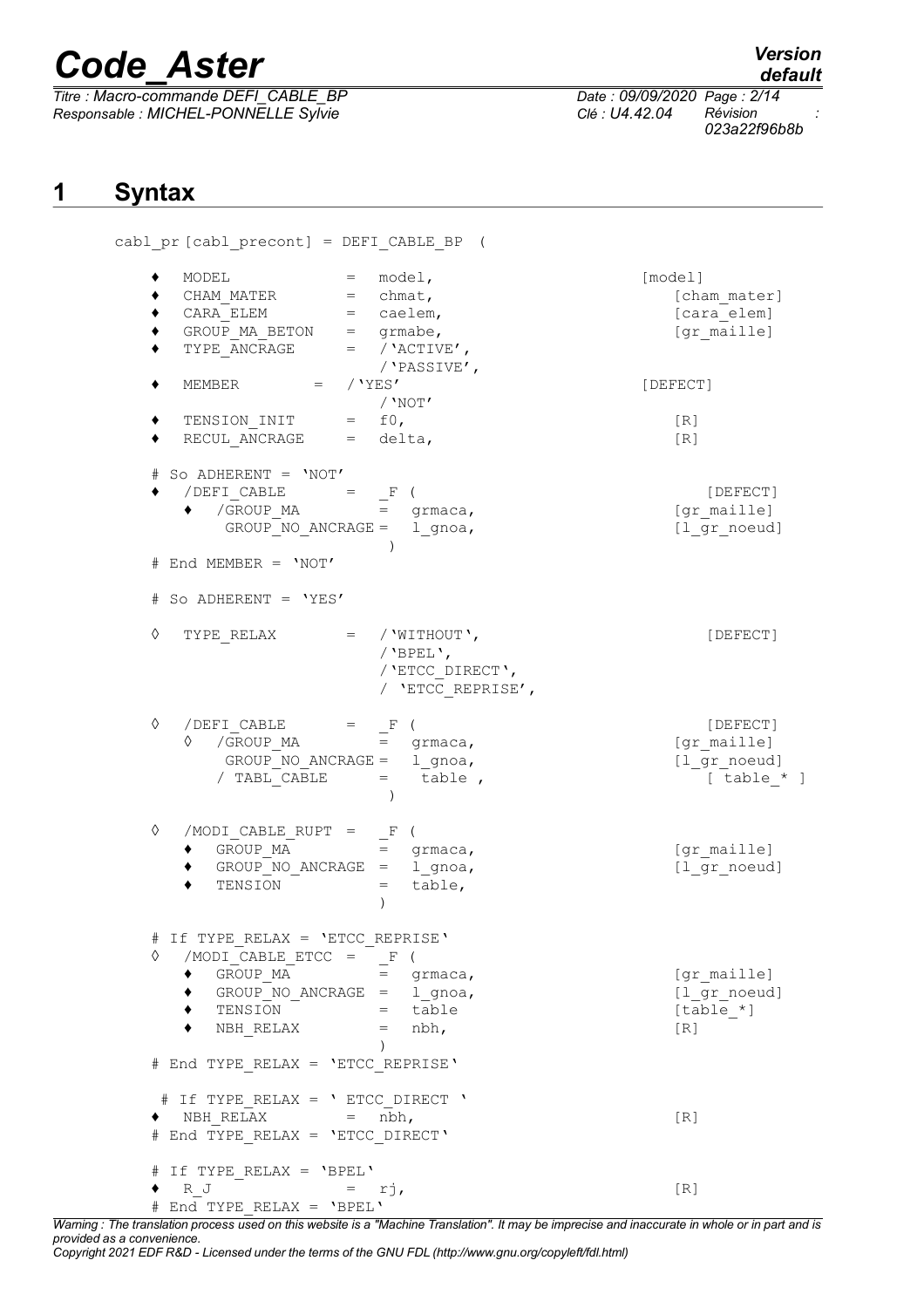|   | <b>Code Aster</b>                                                                                                                     | <b>Version</b><br>default                                                 |
|---|---------------------------------------------------------------------------------------------------------------------------------------|---------------------------------------------------------------------------|
|   | Titre : Macro-commande DEFI CABLE BP<br>Responsable : MICHEL-PONNELLE Sylvie                                                          | Date: 09/09/2020 Page: 3/14<br>Révision<br>Clé : U4.42.04<br>023a22f96b8b |
|   | ♦<br>CONE<br>F<br>RAY<br>٠<br>ray,<br>$=$<br>$LENGTH =$<br>length,<br>٠<br>PRESENT<br>1 pre,<br>٠<br>$=$<br>End MEMBER = $'YES'$<br># | [R]<br>R.<br>[1 tx])                                                      |
| ♦ | 1 titr,<br>TITLE<br>$=$                                                                                                               | [l tx]                                                                    |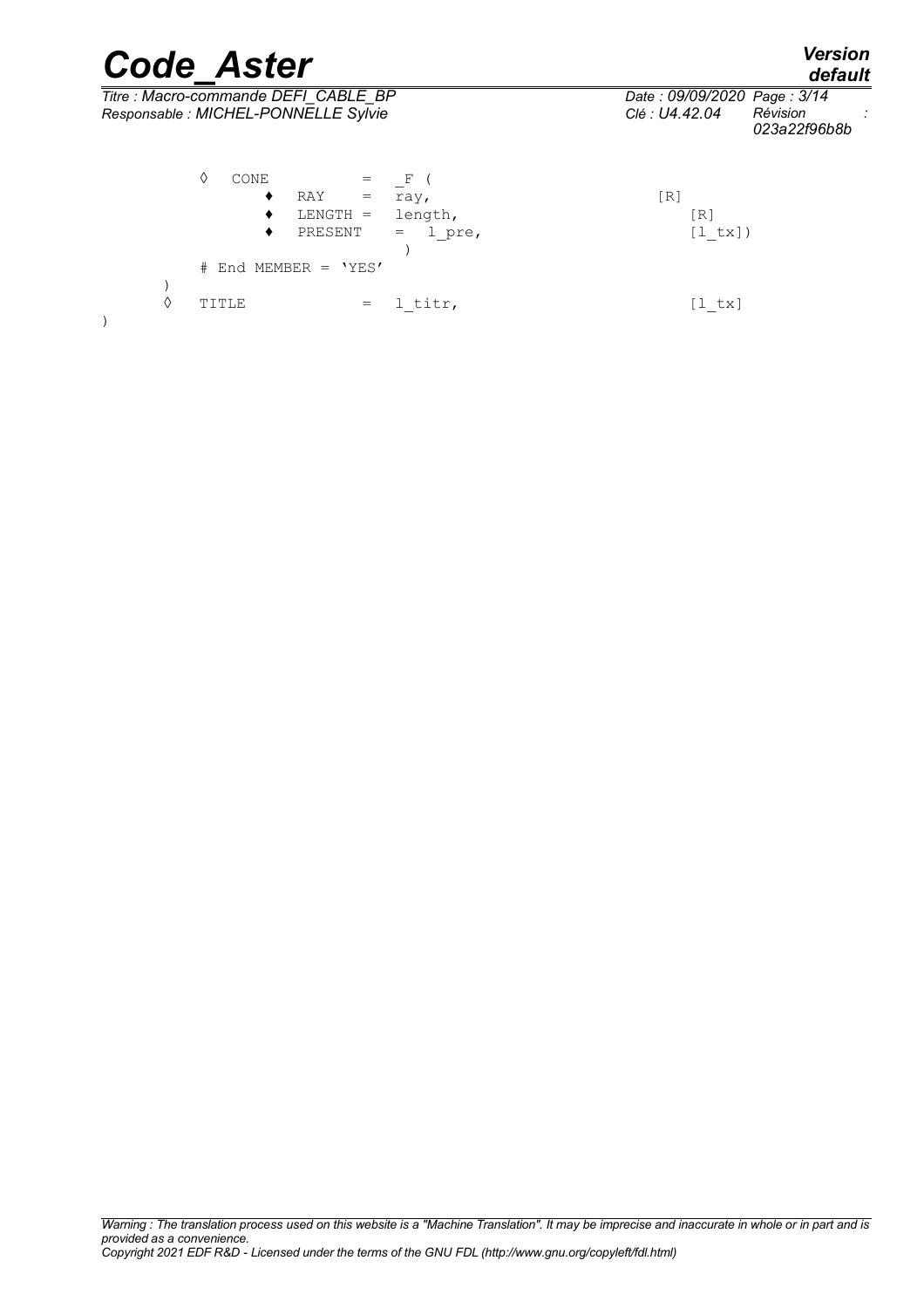*Titre : Macro-commande DEFI\_CABLE\_BP Date : 09/09/2020 Page : 4/14 Responsable : MICHEL-PONNELLE Sylvie Clé : U4.42.04 Révision :*

## **2 Operands**

#### **2.1 Operand MODEL**

 $\triangleleft$  MODEL = model Concept produced by the operator AFFE\_MODELE [U4.41.01] allowing to define the types of finite elements assigned to the meshs of the grid.

#### **2.2 Operand CHAM\_MATER**

♦ CHAM\_MATER = chmat Concept produced by the operator AFFE\_MATERIAU [U4.43.02] allowing to assign materials to the meshs of the grid.

#### **2.3 Operand CARA\_ELEM**

 $CARA$   $ELEM$  = caelem Concept produced by the operator AFFE\_CARA\_ELEM [U4.42.01] allowing to assign mechanical and geometrical characteristics to the elements of the studied structure.

### **2.4 Operand GROUP\_MA\_BETON**

 $GROUP$  MA BETON = grmabe

Name of (or of) the groups of meshs of the grid representing the structure concrete. One thus precisely defines the locus of projection of the cables, preliminary stage to the determination of the relations kinematics between the degrees of freedom of the nodes of the cables and the degrees of freedom of the nodes of the structure concrete.

**Note:**

*1- It is possible to provide here a list of group of meshs, in particular for the case where all the meshs concrete surrounding the cable do not have the same behavior. However, it is essential that all the meshs concretes concerned have the same characteristics* BPEL\_BETON *.*

*2- The meshs modelling the concrete can be only meshs 3D or meshs 2D in the case of a modeling of plate (DKT, Q4GG).* 

## **2.5 Definition cable**

#### **2.5.1 Keyword DEFI\_CABLE [DEFECT]**

DEFI\_CABLE

Keyword factor allowing the definition of a cable by designation of the topological entities of the grid which represent it. The multiple occurrences are authorized, in order to be able to define several cables. The cables can be individually defined or via the supply of a table (see SSNV229a test)

- /  $\triangleleft$  GROUP MA = grmaca Name of the group of meshs of the grid representing the cable.
	- $\triangleleft$  GROUP NO ANCRAGE = 1 gnoa List of groups of nodes defining anchorings. The cardinal of this list must be lower or equal to 2. In each group of node, one will retain like anchoring only the first node of the group.

 $/$   $\blacklozenge$  TABL CABLE = table

When the number of cables is important, it can be easier to have defined them via a table containing 3 columns, defining the group of meshs of the cables and the name of the 2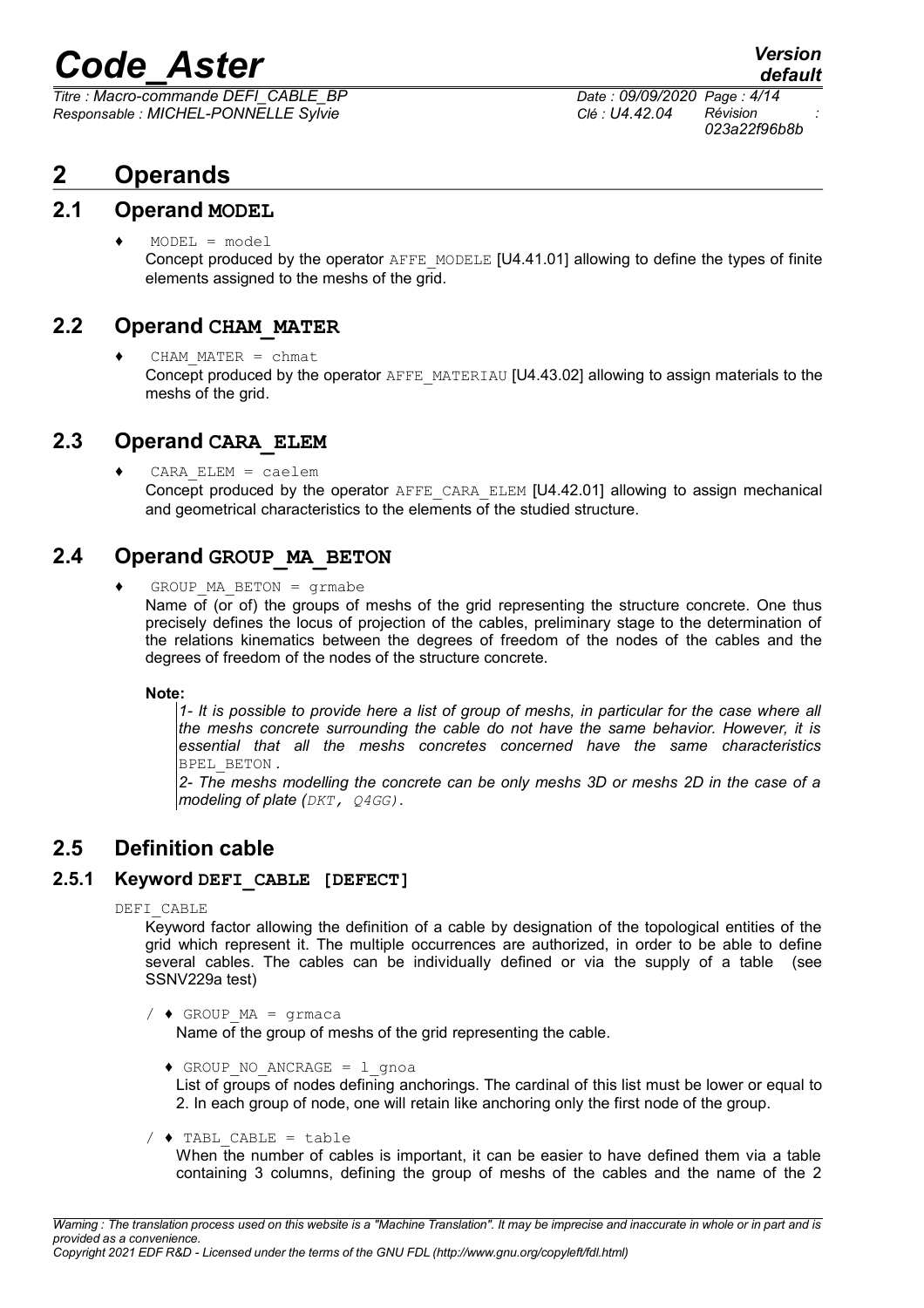*Titre : Macro-commande DEFI\_CABLE\_BP Date : 09/09/2020 Page : 5/14 Responsable : MICHEL-PONNELLE Sylvie Clé : U4.42.04 Révision :*

*023a22f96b8b*

groups of node defining anchorings. The columns must be named GROUP MA, GROUP NO1, GROUP NO2.

This table can be defined apart from Code Aster (Excel, python) and read with the order LIRE\_TABLE.

Example:

#LISTE CABLES GROUP\_MA GROUP\_NO1 GROUP\_NO2 CAB1 CAB1\_I CAB1\_F CAB3 CAB3\_I CAB3\_F

#### **2.5.2 Keyword MODI\_CABLE\_ETCC**

◊ MODI\_CABLE\_ETCC

Keyword factor allowing the definition of a cable by designation of the topological entities of the grid which represent it and providing for each cable the initial power in the short run in order to allow to calculate the losses by relieving of steel according to the ETCC (**adherent cable only**). The multiple occurrences are authorized, in order to be able to define several cables. To use it, it is necessary to have to specify TYPE\_RELAX=' ETCC\_REPRISE'.

- $GROUP MA = \text{grmaca}$ Name of the group of meshs of the grid representing the cable.
- GROUP NO ANCRAGE =  $l$  qnoa List of groups of nodes defining anchorings. The cardinal of this list must be lower or equal to 2. In each group of node, one will retain like anchoring only the first node of the group.
- $TENSION = table$

Table containing the tension in the cable for all the curvilinear X-coordinates (table with 2 columns). This table is used to calculate the losses by relieving of steel if the user chose the option TYPE\_RELAX = 'ETCC\_REPRISE'. This table is obtained via one POST\_RELEVE\_T on the nodes of the cable studied, after the first static calculation.

#### **2.5.3 Keyword MODI\_CABLE\_RUPT**

◊ MODI\_CABLE\_RUPT

Keyword factor allowing the definition of a cable by designation of the topological entities of the grid which represent it. This keyword makes it possible to circumvent the calculation of tension by recovering the table provided under the keyword TENSION. The technique makes it possible to simulate the rupture of a cable with réancrage (**adherent cable only**).

- The multiple occurrences are authorized, in order to be able to define several cables.
- $\triangleleft$  GROUP MA = grmaca Name of the group of meshs of the grid representing the cable.
- GROUP NO ANCRAGE =  $l$  gnoa List of groups of nodes defining anchorings. The cardinal of this list must be lower or equal to 2. In each group of node, one will retain like anchoring only the first node of the group.
- ♦ TENSION = table Table containing the tension in the cable for all the curvilinear X-coordinates (table with 2 columns) and which will become the reference voltage standard. This table is obtained via one POST\_RELEVE\_T on the nodes of the cable studied after first Calcul then modified as the user wishes it.

#### **2.6 Operand MEMBER**

 $MEMBER = / 'YES'$  [DEFECT]

*Warning : The translation process used on this website is a "Machine Translation". It may be imprecise and inaccurate in whole or in part and is provided as a convenience.*

*Copyright 2021 EDF R&D - Licensed under the terms of the GNU FDL (http://www.gnu.org/copyleft/fdl.html)*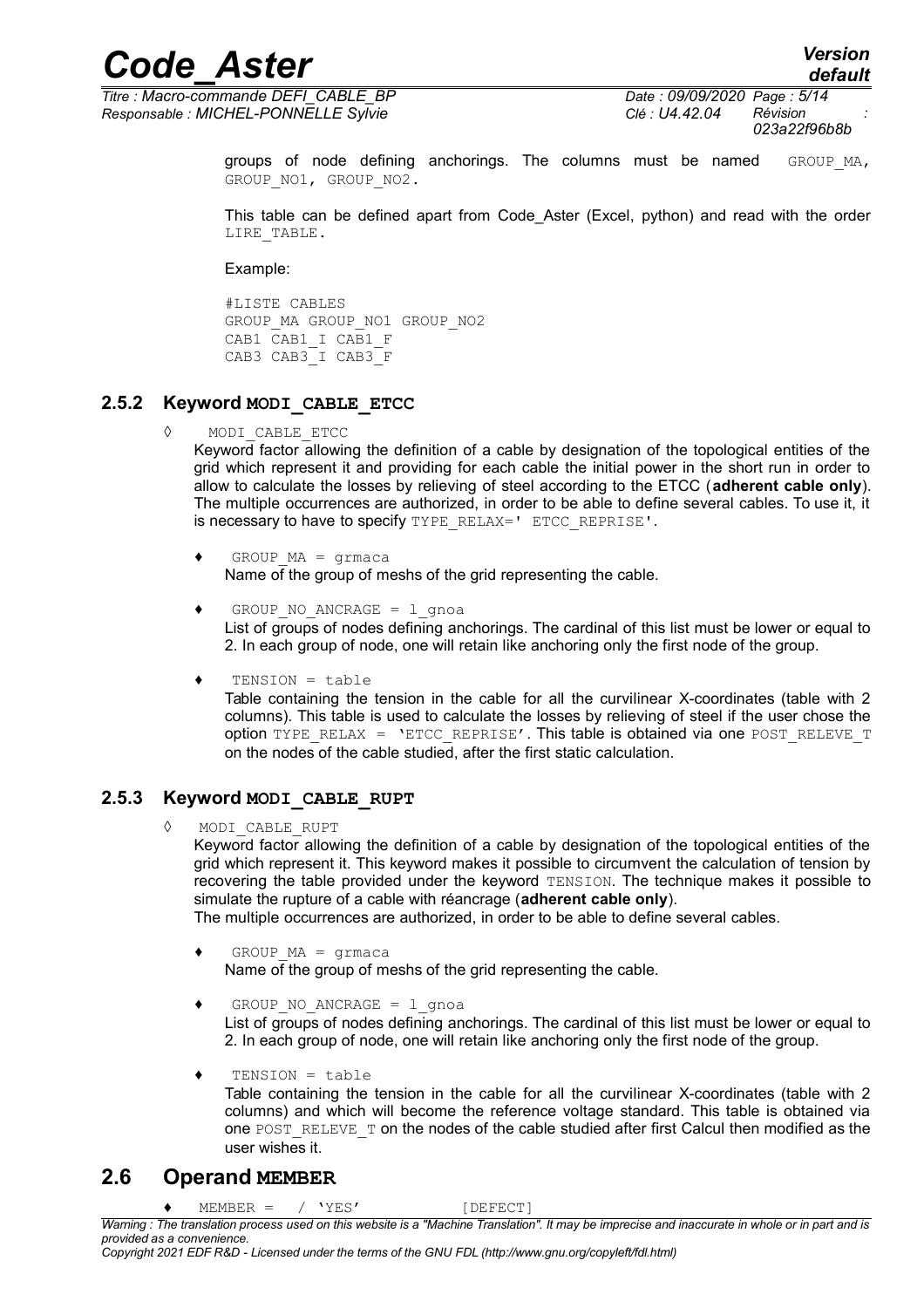*Titre : Macro-commande DEFI\_CABLE\_BP Date : 09/09/2020 Page : 6/14 Responsable : MICHEL-PONNELLE Sylvie Clé : U4.42.04 Révision :*

*023a22f96b8b*

/ 'NOT'

This keyword makes it possible to indicate if one wishes to model adherent cables with the concrete (MEMBER =  $YES'$ ) or of the slipping or rubbing cables (MEMBER =  $'NOT'$ ). For the nonadherent cases, it is necessary to use to represent steel modeling CABLE\_GAINE and the law of behavior CABLE\_GAINE\_FROT. The adherent case can be simulated with modeling BAR or CABLE\_GAINE .

**Note:**

*In the case MEMBER = 'NOT' , the profile of tension is calculated even if it is not used thereafter (nor in AFFE\_CHAR\_MECA/RELA\_CINE\_BP, nor in CALC\_PRECONT).*

### **2.7 Operand TYPE\_ANCRAGE**

TYPE ANCRAGE =  $1$  tva

List of arguments of type text characterizing anchorings of the cable: 'ACTIVE' or 'PASSIVE' (only licit arguments). This list must comprise 2 arguments, neither more nor less, and must be ordered compared to the list of the nodes defining anchorings (operand GROUP NO ANCRAGE above). To note that if several cables are defined in DEFI CABLE then the first argument of TYPE\_ANCRAGE applies to all the first nodes which define anchorings. *Idem* for the second argument.

#### **Note:**

*1- The operator reconstitutes the driving related way of the first to the second anchoring of the cable by traversing the meshs which represent it. The non-existence of a related way between two anchorings causes a program stop in fatal error. 2- Active anchorings are those where an initial tension is applied.*

#### **2.8 Operand TENSION\_INIT**

TENSION  $INT = f0$ Value of the initial force applied to active anchorings of the cables. This value must be positive.

#### **2.9 Operand RECUL\_ANCRAGE**

 $RECUL$  ANCRAGE = delta Value of the retreat to active anchorings of the cables. This value must be positive.

### **2.10 Choice of the type of calculation for the taking into account of the relieving of steels**

◊ TYPE\_RELAX = /'WITHOUT', [DEFECT] /'BPEL', /'ETCC\_DIRECT', / 'ETCC\_REPRISE',

Keyword allowing to determine whether one takes into account or not, losses of tension by relieving of steel by the lawful method, and so yes which (ETCC or BPEL). This keyword factor being optional, by defaults the losses of tension by relieving of steel are not taken into account.

#### **2.10.1 TYPE\_RELAX=' SANS'**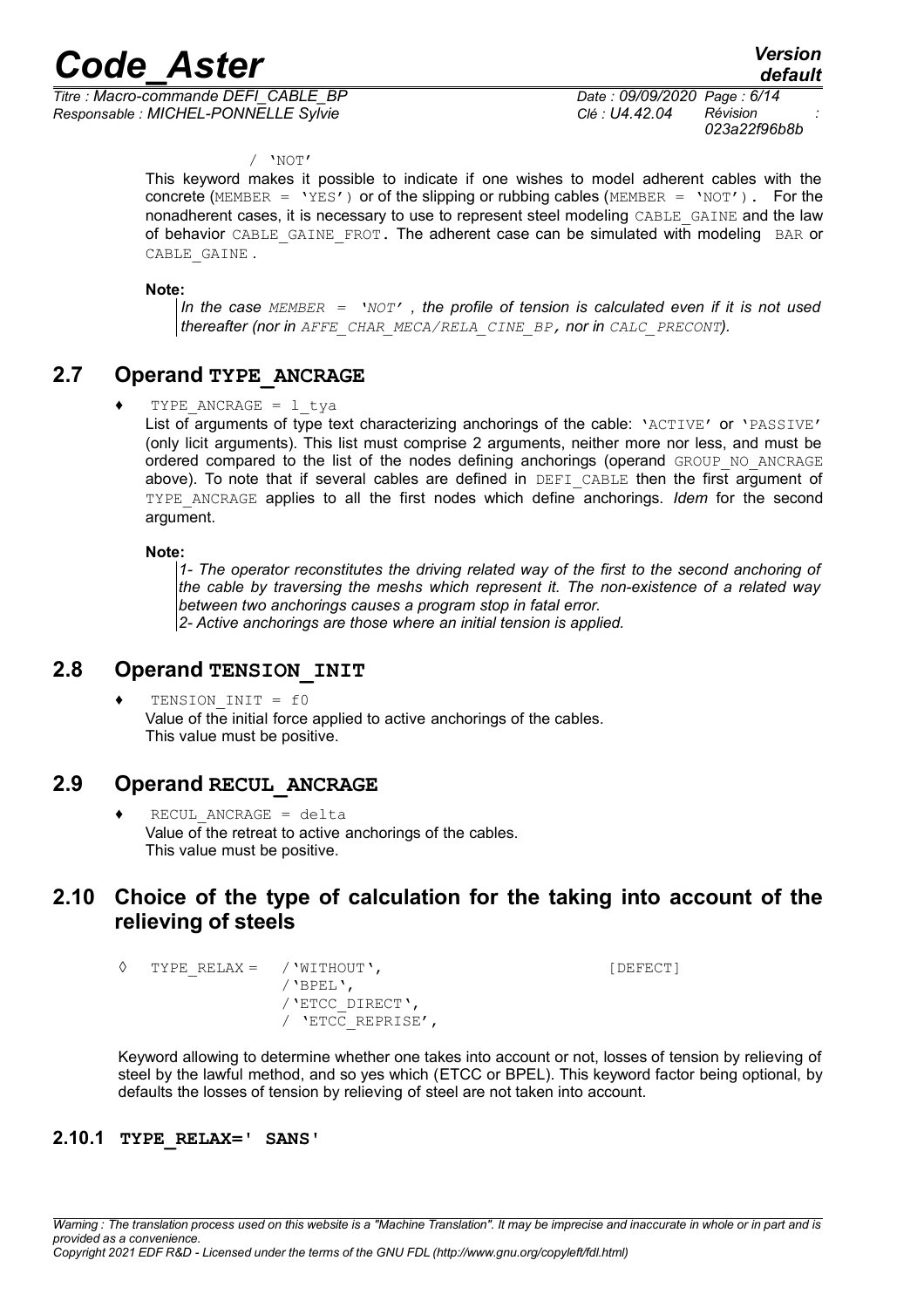*Titre : Macro-commande DEFI\_CABLE\_BP Date : 09/09/2020 Page : 7/14 Responsable : MICHEL-PONNELLE Sylvie Clé : U4.42.04 Révision :*

It is the value by default. In this case, one does not take into account this kind of loss by a lawful method. On the other hand, one can to take into account while using the viscoelastic law of behavior RELAX ACIER for the cable (cf [R5.03.09]).

#### **2.10.2 TYPE\_RELAX=' BPEL'**

In this case, the formula of the BPEL is applied, and the keyword  $R_J$  must be well informed (cf [§2.11](#page-6-0)) for the detail).

#### **2.10.3 TYPE\_RELAX=' ETCC\_DIRECT'**

In this case, the formula of the ETCC is applied, but the effort used takes into account only the losses by friction and retreat of anchoring (cf  $\S$  [4\)](#page-11-0).

It is necessary to inform the keyword NBH\_RELAX (cf §2.12).

#### **2.10.4 TYPE\_RELAX=' ETCC\_RECOVERY'**

In this case, the formula exact ETCC is applied. That implies to do a first calculation without relieving and to recover the tension in the cable. Then it is advisable to define the cable according to MODI CABLE ETCC instead of DEFI CABLE.

It is necessary to inform the keyword NBH\_RELAX (cf  $\S 2.12$ ).

### **2.11 Operand R\_J**

<span id="page-6-0"></span>◊ R\_J = *rj*

Parameter to be informed only if TYPE\_RELAX=' BPEL'.

Value of the adimensional function  $r(j)$  characterizing the evolution of the relieving of steel in time and only of steel (this coefficient does not apply to the losses by creep or shrinking of the concrete indicated under BPEL\_BETON in DEFI\_MATERIAU); for example the BPEL 91 recommends:

$$
r(j) = \frac{j}{j + 9 \times r_m}
$$
 with j in days  
and  $r_m = \frac{\text{aire de la section de béton}}{\text{peíimètre de la section de béton}} = \text{rayon moyen}$ 

This value must be positive or worthless.

*j* corresponds to the date (in days) for which one wants to estimate the state of stress in the structure. For the case where, in the structural analysis, the bars would be modelled with a behaviour of type creep, one should not inform this keyword in DEFI\_CABLE\_BP.

#### **2.12 Operand NBH\_RELAX**

<span id="page-6-1"></span> $\Diamond$  NBH RELAX =  $nh$ 

Parameter to be informed only if TYPE\_RELAX=' ETCC\_DIRECT' or 'ETCC\_REPRISE'. Time considered for the taking into account of the losses by relieving of steel in the ETCC, expressed of many hours.

The formula applied is the following one:

$$
\Delta F_{pr} = 0.66 \cdot p_{1000} \cdot e^{9.1 \frac{\widetilde{F}(s)}{P_{pk}}} \cdot \left(\frac{nh}{1000}\right)^{0.75(1-\widetilde{F}(s)/P_{pk})} \cdot 10^{-5}\widetilde{F}(s)
$$

where:

 $\rho_{1000}$  is the value of the coefficient of relieving of steel at 1000 hours in %, well informed under ETCC\_ACIER.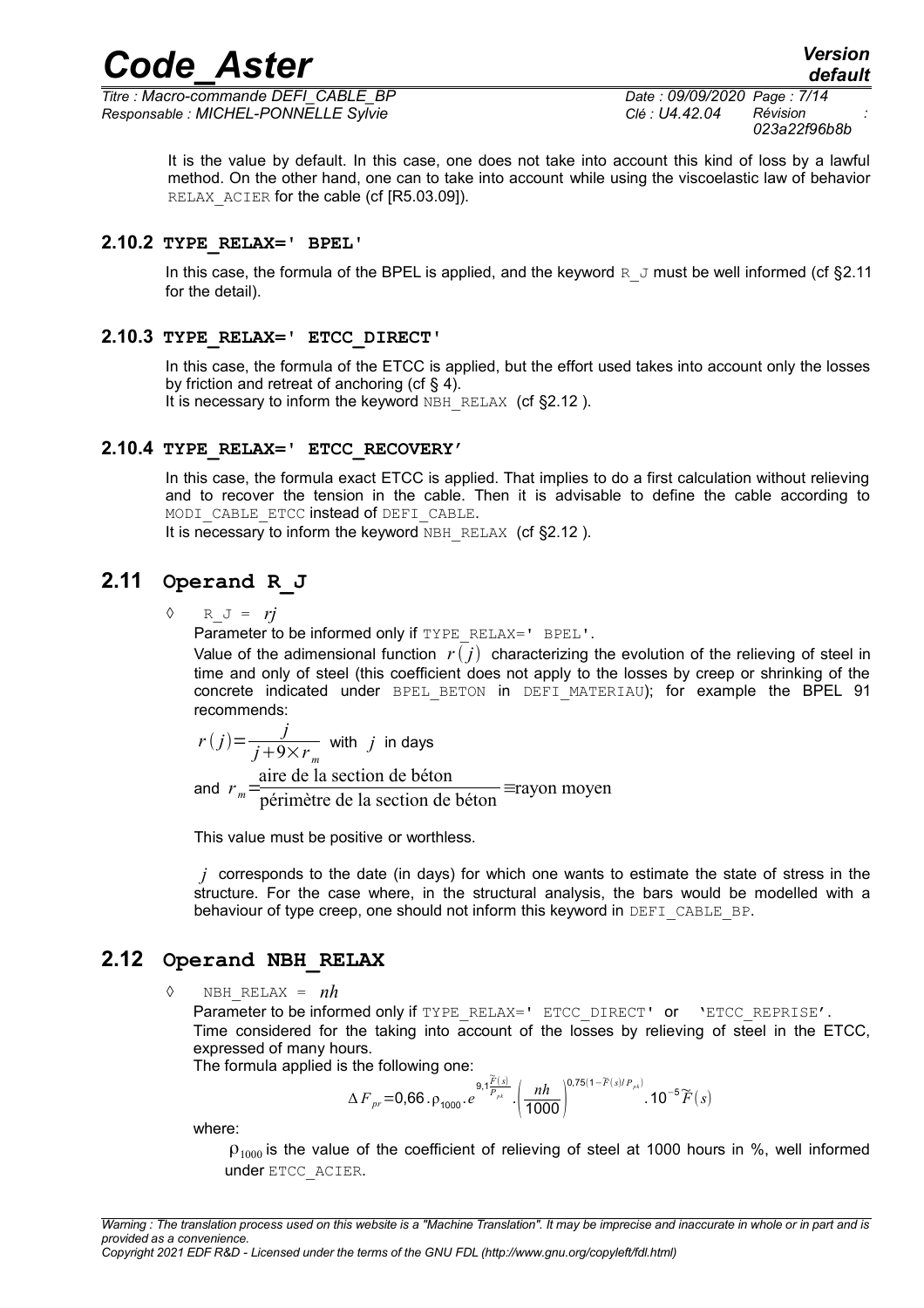*Responsable : MICHEL-PONNELLE Sylvie Clé : U4.42.04 Révision :*

*Ppk* is the maximum tension of steel with rupture, calculated starting from the data of F\_PRG under ETCC\_ACIER.

 $\tilde{F}$  is equal to the tension calculated according to the ETCC by taking of account the losses by friction and retreat of anchoring if TYPE RELAX=' ETCC DIRECT' or the power provided by the user under MODI CABLE ETCC/TENSION in the other case.

## **2.13 Keyword CONE**

 $\triangle$  CONE

This keyword factor makes it possible to define a geometrical volume around anchorings, and to affect, at exit AFFE CHAR MECA keyword RELA CINE BP, with all the nodes (concrete and cable) contained in this volume, a kinematic relation of type LIAISON SOLIDE (rigid body). The definition of this volume makes it possible to attenuate the constraints which the tensions at the ends of the cables generate on the concrete. In reality, this phenomenon is avoided thanks to the installation of a cone of diffusion of constraint (material harder than the concrete) which distributes the force of prestressed on a large surface of the concrete. In practice, the cone being practically right, one defines a cylindrical volume.



**Figure 1: use of a cone of diffusion: real situation and modeling**

To note that several rigid cones and thus several blocks are defined if the keyword PRESENT contains two 'YES' (a block per end of the cable) or if several cables are defined under DEFI CABLE.

#### **Note:**

In practice, the cylinder is defined by the order DEFI\_GROUP option TUNNEL. The methodology of extraction of the nodes contained in the cone is described in the document [U4.22.01] (order DEFI\_GROUP).

- $RAY = ray$ Ray of the cone.
- $LENGTH = length$ Length of the cone, with the curvilinear direction X-coordinate on the cable. One defines the cone as a succession of cylinder while stopping when the overall length of the cylinders is equal to the parameter length.
- ♦ PRESENT = l\_pre This list must comprise 2 arguments, neither more nor less, and must be ordered compared to the list of the nodes defining anchorings (operand GROUP NO ANCRAGE above).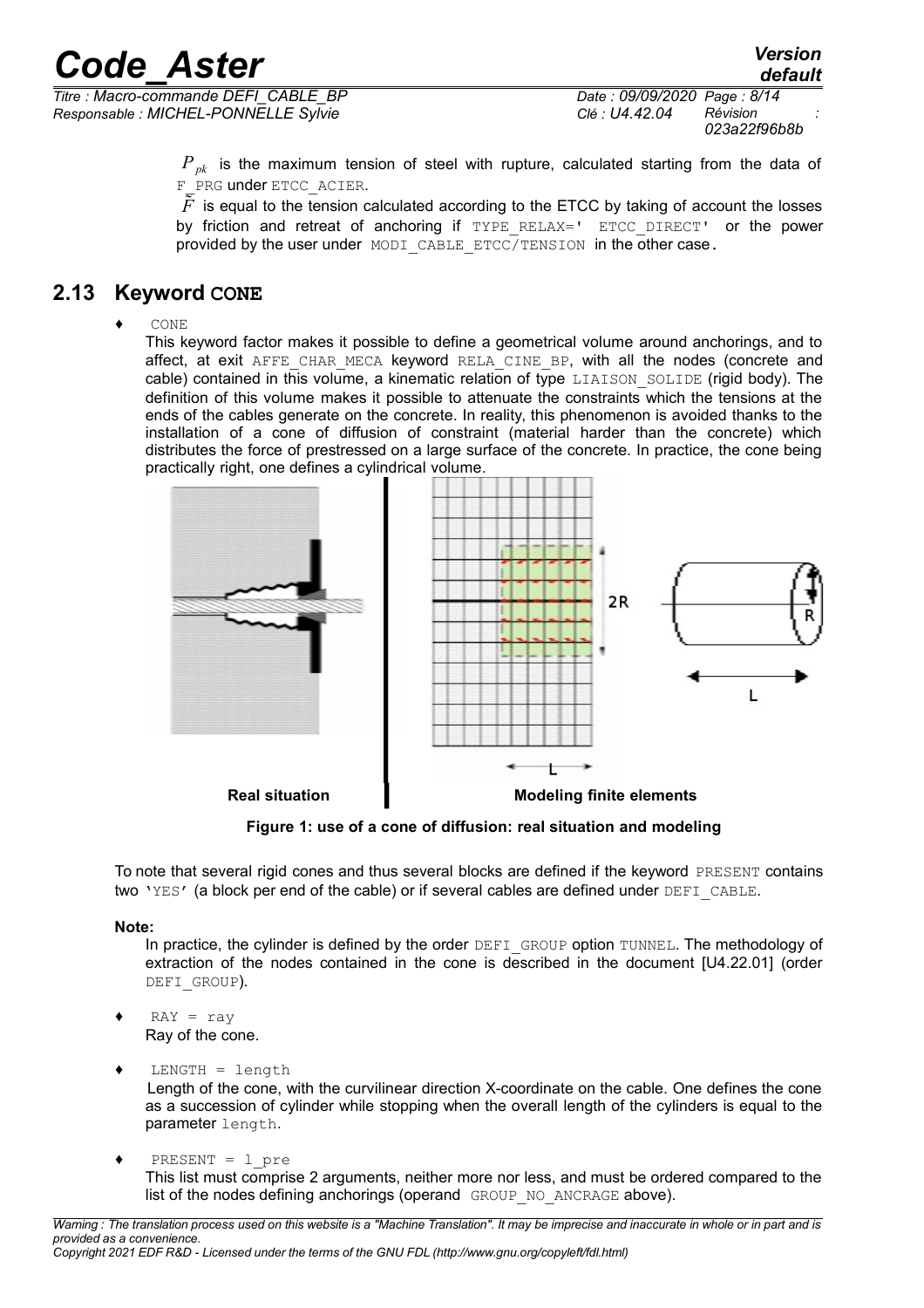*Titre : Macro-commande DEFI\_CABLE\_BP Date : 09/09/2020 Page : 9/14 Responsable : MICHEL-PONNELLE Sylvie Clé : U4.42.04 Révision :*

*023a22f96b8b*

*default*

The only valid arguments are 'YES' or 'NOT'; they allow to define the cone on two anchorings ( PRESENT =  $('YES', 'YES',)$  ), on the first anchoring ( PRESENT =  $('YES', 'NOT',)$ or on the second anchoring (  $PRESENT = ('NOT', 'YES', )$  ). It should be noted that if several cables are defined in DEFI\_CABLE then the first argument of PRESENT applies to all the first nodes which define anchorings. Idem for the second argument.

## **2.14 Operand TITLE**

◊ TITLE = l\_titr

List of arguments of type text defining a title attached to the concept [cabl\_precont].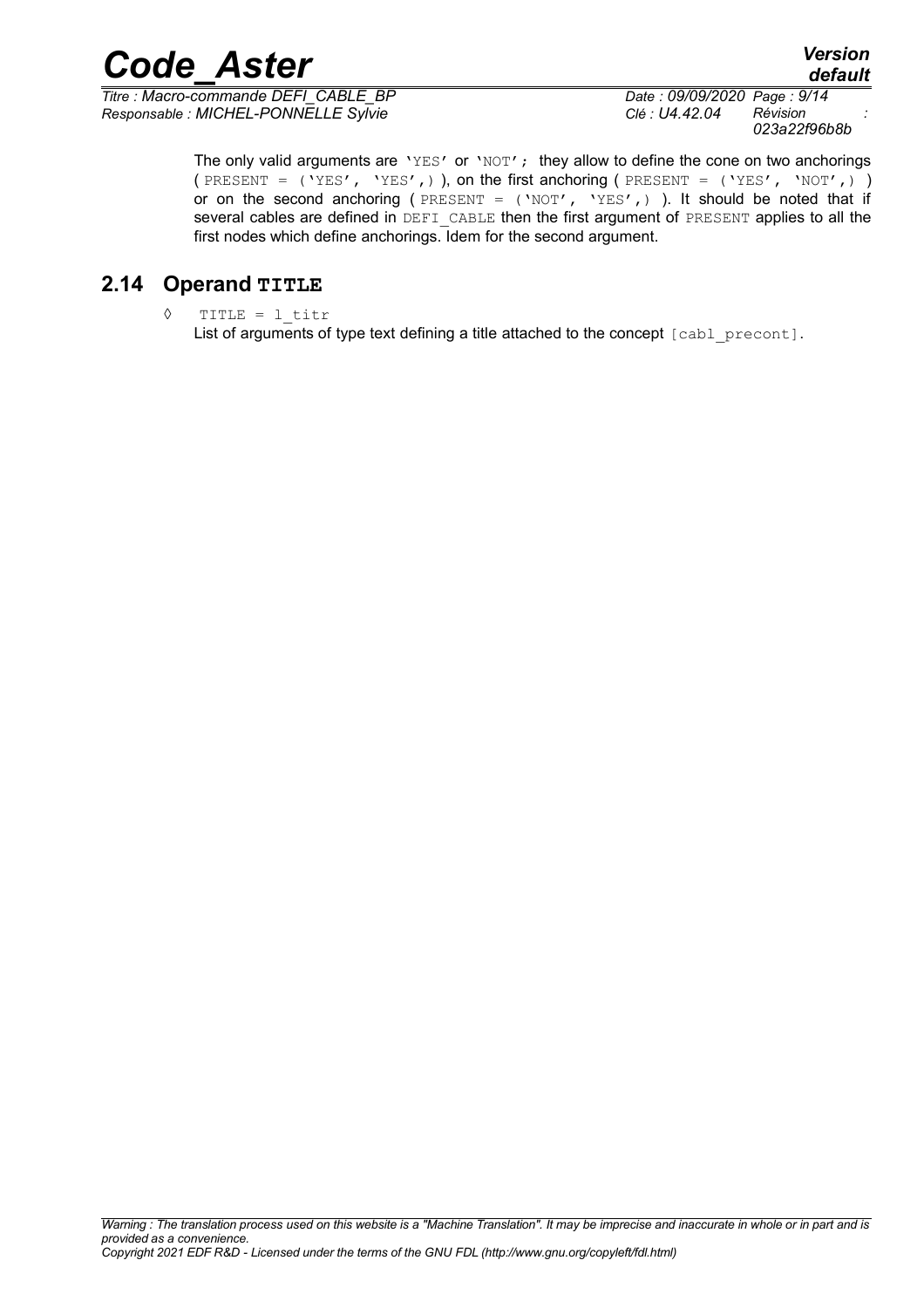*Titre : Macro-commande DEFI\_CABLE\_BP Date : 09/09/2020 Page : 10/14 Responsable : MICHEL-PONNELLE Sylvie Clé : U4.42.04 Révision :*

*023a22f96b8b*

## **3 Theoretical complement: estimate of the losses of tension in a cable of prestressed according to the regulations of the BPEL**

If the user defined characteristic materials BPEL BETON and BPEL ACIER, the evolution of the tension (in Newton) along a cable of prestressing is calculated by using the relations prescribed by the BPEL. These relations are the following ones.

## **3.1 Évolution of the tension in the vicinity of anchoring**

The tension is written:

$$
F(s) = \tilde{F}(s) - \{x_{\text{flu}} \times F_0 + x_{\text{ret}} \times F_0 + r(j) \times \frac{5}{100} \times \rho_{1000} \left[ \frac{\tilde{F}(s)}{S_a \times \sigma_y} - \mu_0 \right] \times \tilde{F}(s) \tag{1}
$$

where *s* indicate the curvilinear X-coordinate along the cable. The parameters introduced into this expression are:

- $F<sub>0</sub>$ initial tension (NR);
- $x_{\eta_u}$  standard rate of loss of tension by creep of the concrete, compared to the initial tension;
- $x_{ret}$ standard rate of loss of tension by shrinking of the concrete, compared to the initial tension;
- $\rho_{1000}$  relieving of steel at 1000 hours, expressed in %;
- $S_a$ surface of the cross-section of the cable defined in AFFE\_CARA\_ELEM ;
- $\sigma_{v}$ elastic ultimate stress of steel;
- $\mu_0$ adimensional coefficient of relieving of prestressed steel.

 $r(j)$  is an adimensional function characterizing the evolution of relieving in time:

$$
r(j) = \frac{j}{j+9 \times r_m}
$$
 with J in days and  $r_m = \frac{\text{aire de la section de béton}}{\text{peimètre de la section de béton}} \equiv \text{rayon moyen}$ 

The function  $r(i)$  depending on the geometry of the structure, the value used is defined in the operator DEFI\_CABLE\_BP.

 $\bar{F}(s)$  is the evolution of the tension in the vicinity of anchoring after taking into account of the loss by retreat of anchoring and the losses by contact between the cable and the concrete.

 $\tilde{F}(s)$  is defined by the relation:  $\overline{F}_c(s)\times\tilde{F}(s){=}{\left[F}_c(d)\right]^2}$ 

 ${{F}_{c}}(s)$  indicate the evolution of the tension along the cable after taking into account of the losses by  $\text{contact}$  between the cable and the concrete:  $\left. F\right. _{c}(s)\!=\!{F\mathstrut}_{0}\!\exp[-f\,\alpha\!-\!\phi s]$ 

 $\alpha$  indicate the cumulated angular deviation and the parameters introduced into the expression of its  ${F}_c(s)$  T:

 $f$  coefficient of friction enters the cable and the partly curved sheath, in rad<sup>-1</sup>;

 $\varphi$  coefficient of friction enters the cable and the sheath in m<sup>-1</sup>.

**Note:**

- Coefficients  $f$  ,  $\phi$  ,  $\rho_{1000}$   $\sigma_y$  ,  $\mu_0$  are to be informed in the operator <code>DEFI\_MATERIAU</code> under *the keyword BPEL\_ACIER ,*
- $x_{\text{flu}}$  and  $x_{\text{ret}}$  are to be informed in the operator  $DEFI$  MATERIAU under the keyword *BPEL\_BETON .*

*Warning : The translation process used on this website is a "Machine Translation". It may be imprecise and inaccurate in whole or in part and is provided as a convenience. Copyright 2021 EDF R&D - Licensed under the terms of the GNU FDL (http://www.gnu.org/copyleft/fdl.html)*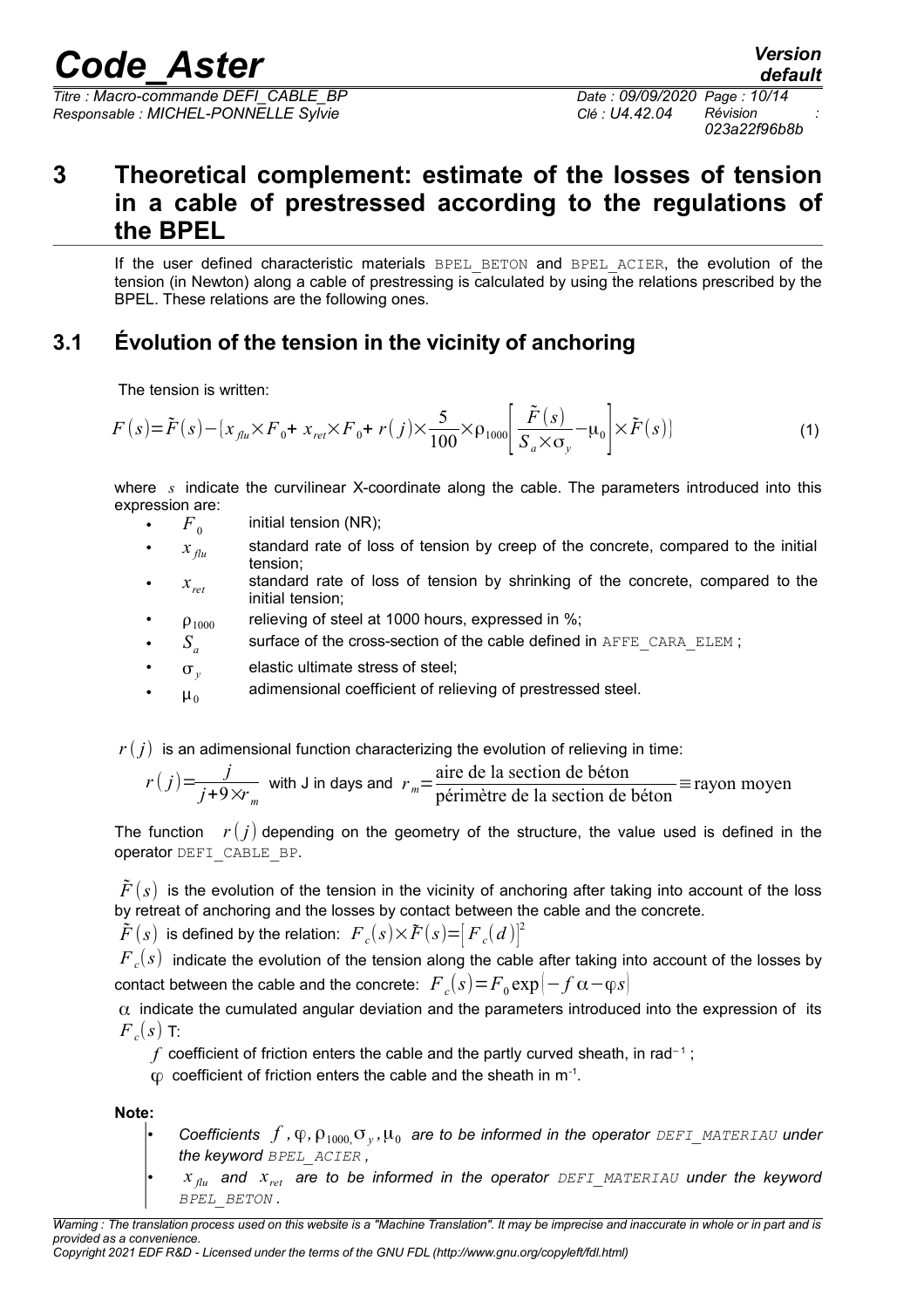*Titre : Macro-commande DEFI\_CABLE\_BP Date : 09/09/2020 Page : 11/14 Responsable : MICHEL-PONNELLE Sylvie Clé : U4.42.04 Révision :*

*default 023a22f96b8b*

The length *d* intervening in the expression of  $\tilde{F}(s)$  is the length to which the loss of tension by retreat applies to anchoring. This length is estimated using the relation:

$$
E_a S_a \Delta = \int_0^d \left( F_c(s) - \tilde{F}(s) \right) ds \tag{2}
$$

where  $|E_{a}|$  is the Young modulus of steel and  $|\Delta|$  the value of the retreat to anchoring. Thus  $|E_{a}S_{a}\Delta|$ represent the deformation energy (cable) due to the retreat with anchoring.

## **3.2 Évolution of the tension beyond the length where the losses of tension by retreat apply to anchoring**

This tension is written:

$$
F(s) = F_c(s) - \{x_{\text{flu}} \times F_0 + x_{\text{ret}} \times F_0 + r(j) \times \frac{5}{100} \times \rho_{1000} \left[ \frac{\tilde{F}(s)}{S_a \times \sigma_y} - \mu_0 \right] \times \tilde{F}(s) \tag{3}
$$

with the same notations as those introduced in the preceding paragraph.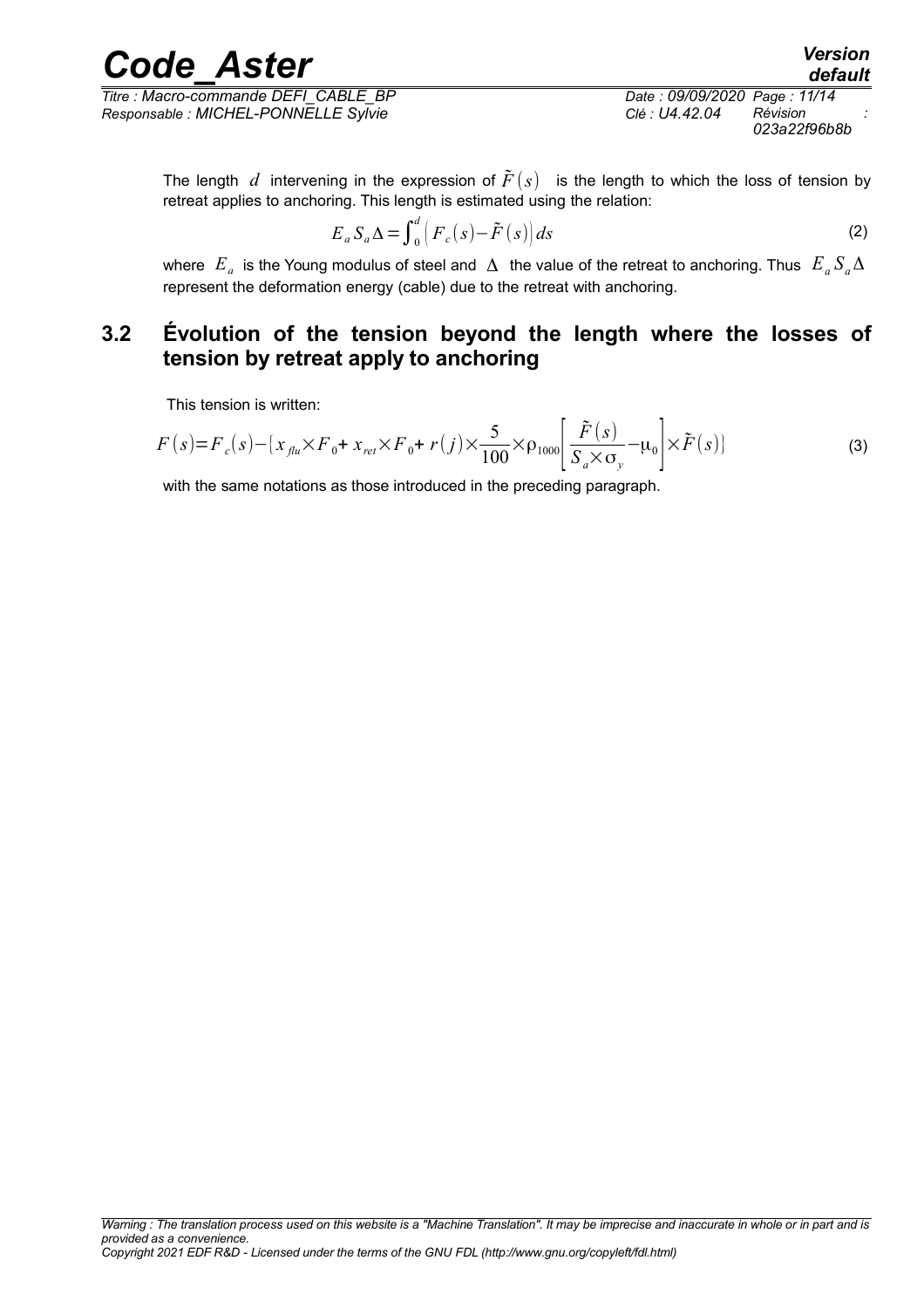*Titre : Macro-commande DEFI\_CABLE\_BP Date : 09/09/2020 Page : 12/14 Responsable : MICHEL-PONNELLE Sylvie Clé : U4.42.04 Révision :*

*023a22f96b8b*

## <span id="page-11-0"></span>**4 Theoretical complement: estimate of the losses of tension in a cable of prestressed according to the regulations of the ETCC**

If the user defined characteristic materials ETCC BETON and ETCC ACIER, the evolution of the tension (in Newton) along a cable of prestressing is calculated by using the relations prescribed by the ETCC. However the losses due to the elastic strain of the concrete and the deformations due to the shrinking and the creep of the concrete are not taken into account in calculation. It is appropriate if one wants to take them into account:

- of tightening the cables in 2 families to recover the losses due to the elastic strain of the concrete
- to impose on the concrete the deformations withdrawal and of creep, after the setting in tension of the cables.

The established relations are the following ones.

## **4.1 Évolution of the tension in the vicinity of anchoring**

She is written:

$$
F(s) = \widetilde{F}(s) - 0.8 \Delta F_{pr}(s)
$$
\n(4)

with

 $\tilde{F}(s)$  is the evolution of the tension in the vicinity of anchoring after taking into account of the loss by retreat of anchoring and the losses by contact between the cable and the concrete.

 $\tilde{F}\left(s\right)$  is defined by the relation:  $\overline{F}_c(s){\times}\tilde{F}\left(s\right){=}{\left[F}_c(d)\right]}^2$ 

 ${{F}_{c}}(s)$  indicate the evolution of the tension along the cable after taking into account of the losses by contact between the cable and the concrete:  $\overline{F}_c(s) = F_0 \exp^{-\mu(\alpha + \overline{k} s)}$ 

 $\alpha$  indicate the cumulated angular deviation and the parameters introduced into the expression of its  ${F}_c(s)$  are:

μ[*rad*<sup>−</sup><sup>1</sup> ] the coefficient of friction enters the cable and the sheath;

 $k\lceil rad^{-1}$  .  $m^{-1}\rceil$  the loss ratio on line.

The length *d* intervening in the expression of  $\tilde{F}(s)$  is the length to which the loss of tension by retreat applies to anchoring. This length is estimated using the relation:

$$
E_a S_a \Delta = \int_0^d \left( F_c(s) - \tilde{F}(s) \right) ds \tag{5}
$$

where

 $E$ <sub>*a*</sub> is the Young modulus of steel and  $\Delta$  the value of the retreat to anchoring. Thus  $E$ <sub>*a*</sub>  $\Delta$ represent the deformation energy (cable) due to the retreat with anchoring.

Δ *F* <sub>pr</sub> are the losses due to the relieving of the cables, estimated by the following formula

$$
\Delta F_{pr}(s) = 0.66 \cdot \rho_{1000} \cdot e^{-\theta \cdot 1 \frac{\widetilde{F}(s)}{P_{pr}}} \cdot \left(\frac{nh}{1000}\right)^{0.75(1-\widetilde{F}(s)/P_{pr})} \cdot 10^{-5} \widetilde{F}_{(s)} \tag{6}
$$

*s* indicate the curvilinear X-coordinate along the cable. The parameters introduced into this expression are:

- $\rho_{1000}$ Relaxation of steel at 1000 hours, expressed in %.
- $P_{pk}$  Force with rupture in steel (calculated starting from the parameter  $F_{pR}$ G informed in DEFI\_MATERIAU/ETCC\_ACIER)
- *nh* The number of hours after the setting into prestressed to which the losses are calculated.

*Copyright 2021 EDF R&D - Licensed under the terms of the GNU FDL (http://www.gnu.org/copyleft/fdl.html)*

*Warning : The translation process used on this website is a "Machine Translation". It may be imprecise and inaccurate in whole or in part and is provided as a convenience.*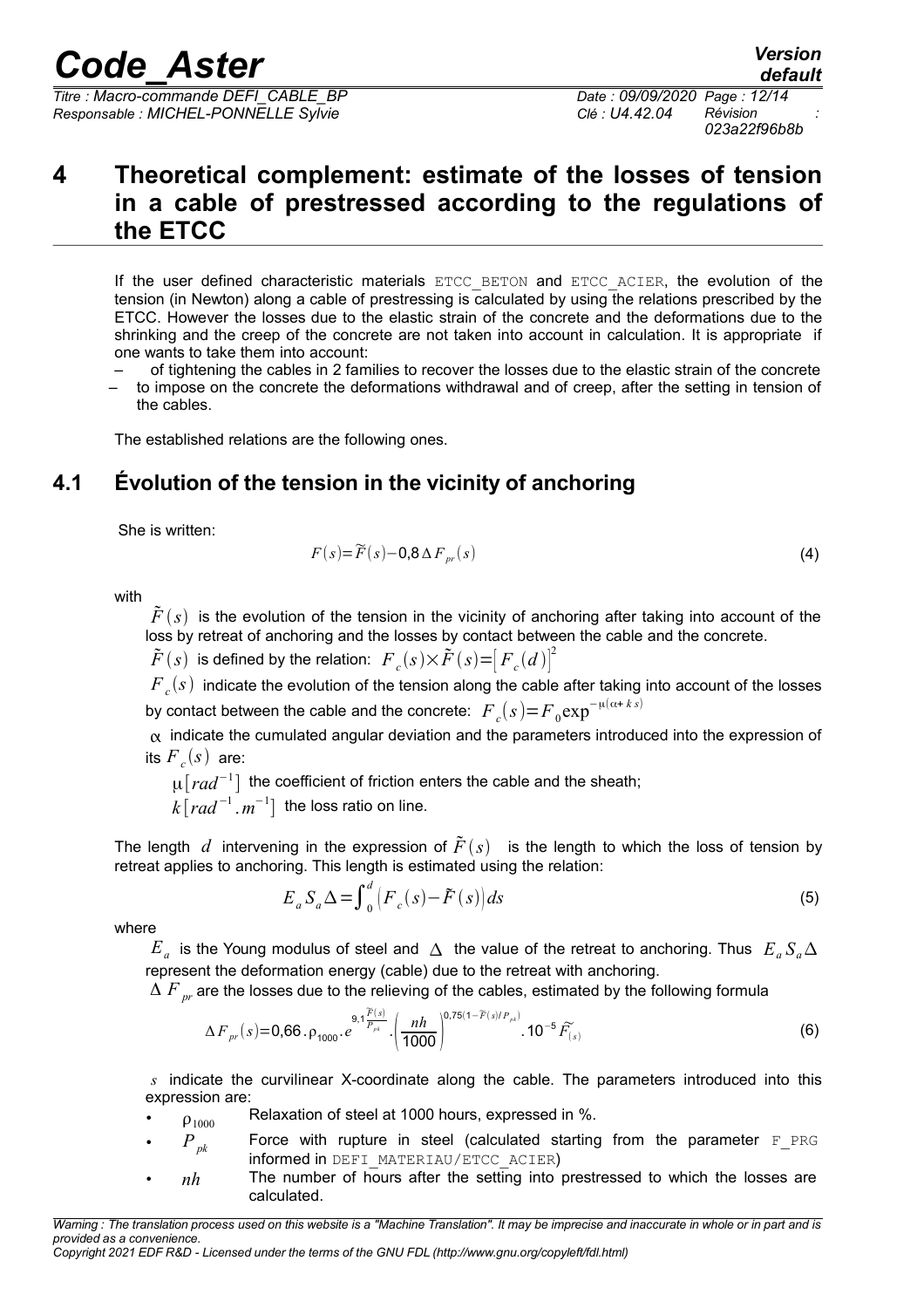*Titre : Macro-commande DEFI\_CABLE\_BP Date : 09/09/2020 Page : 13/14 Responsable : MICHEL-PONNELLE Sylvie Clé : U4.42.04 Révision :*

*023a22f96b8b*

**Note:**

- *Coefficients*  $\mu$ , *k*,  $\rho_{1000}F_{prg}$  are to be informed in the operator  $DEFI_MATERIAU$  under the *keyword BPEL\_ACIER ,*
- *nh is to be informed in the operator DEFI\_CABLE\_BP .*

## **4.2 Evolution of the tension beyond the length where the losses of tension by retreat apply to anchoring**

The following relation is written:

$$
F(s) = F_c(s) - 0.8 * 0.66 \rho_{1000} \cdot \exp^{9.1 F_c(s)/F_{\rho rs}} \cdot \left(\frac{nh}{1000}\right)^{0.75(1 - F_c(s))/F_{\rho rs}} \cdot 10^{-5} F_c(s)
$$
 (7)

With the same notations as those introduced in the preceding paragraph.